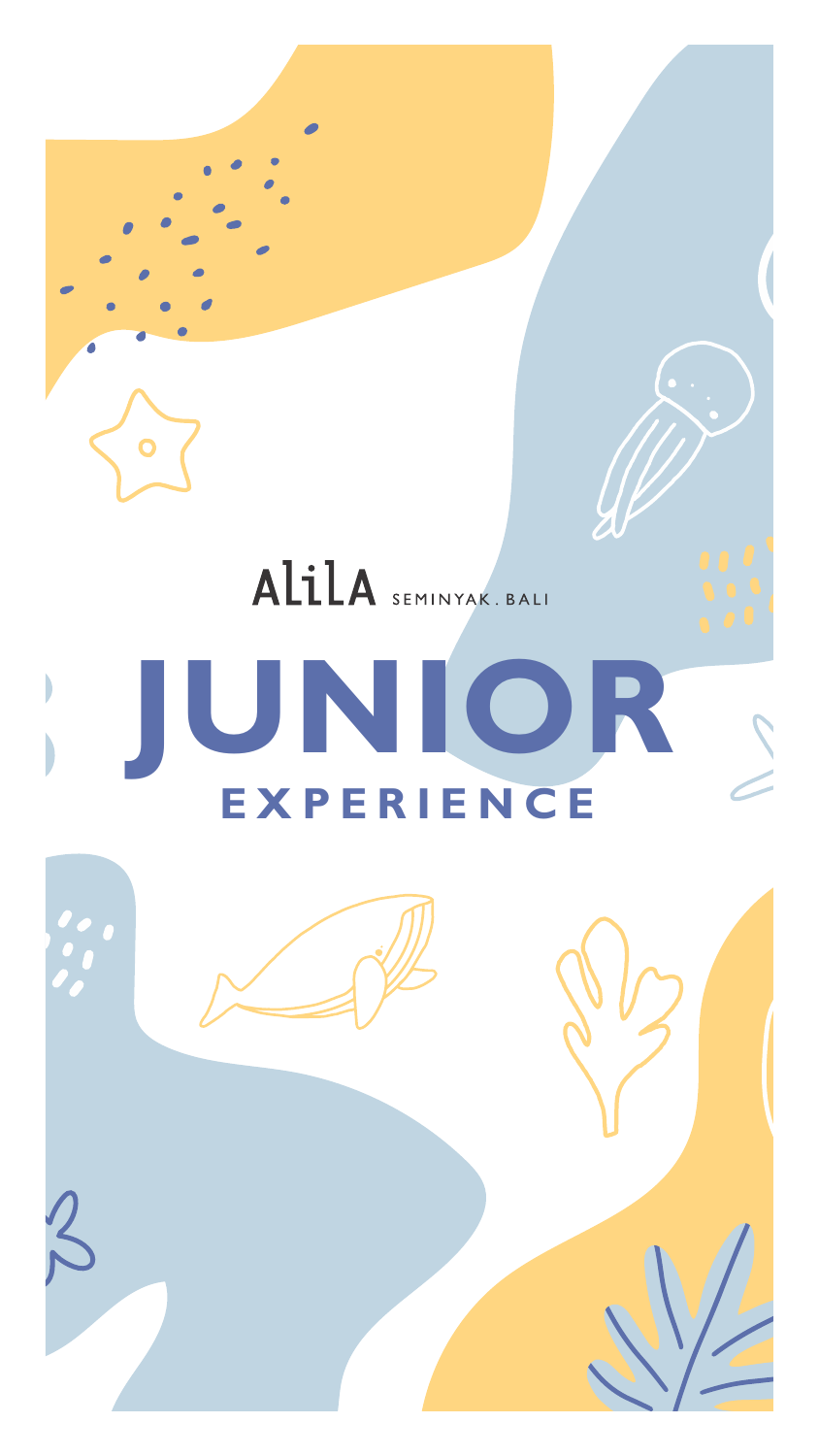

Alila Experiences for the little ones...



IDR 365++ per child

Need an hour to yourself? Our pastry team is ready to spoil your kids and teach them the ins and outs of baking cookies. We will dress them up like real chefs and help them step by step in making **h** the dough, shaping and baking the cookies, and finally decorating them with chocolate. Jur pastry team is ready to spoil your kids<br>and teach them the ins and outs of baking<br>cookies. We will dress them up like real<br>thefs and help them step by step in making

All while you enjoy the well-deserved quiet moment by the pool.

Prices are in thousand rupiah and subject to 21% government tax & service charge.

For information & reservation please dial '0'.

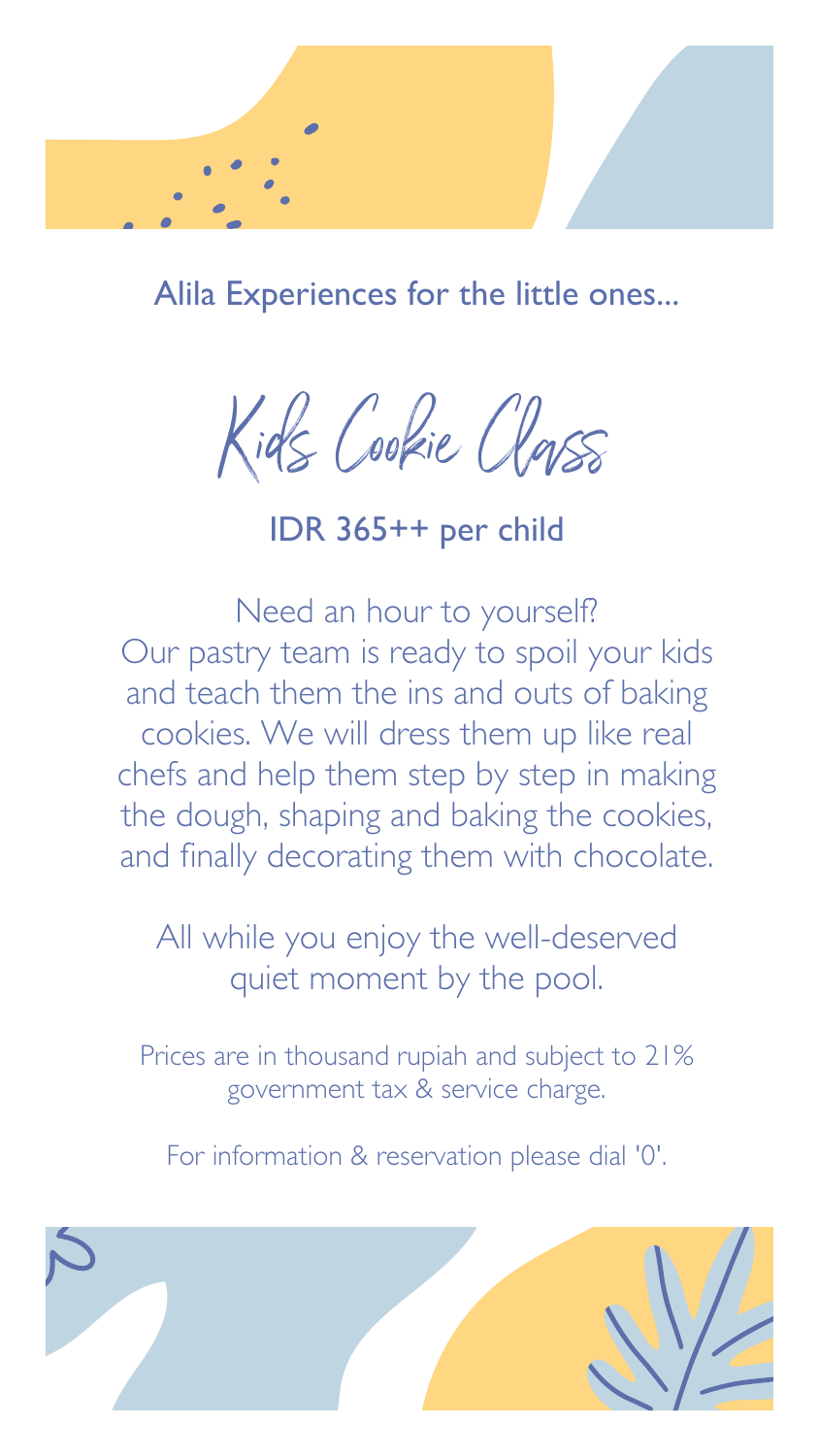

Family Spa Treatment

DADDY AND I 60 minutes | IDR 600++ for two Finally, quality time for daddy and I at Spa Alila while enjoying a relaxing foot, neck and shoulder massage. I will get my and shoulder massage. I will get my<br>chocolate milkshake while he enjoys his ice<br>tea during our massage. Love this holiday!! tea during our massage. Love this holiday!!

## **PAMPERLICIOUS WITH MOM** 90 minutes | IDR 1,400++ for two

Time to be spoilt together - kids massage for me and back massage for mommy. Then we will get our manicure and pedicure so I have pretty nails like mommy. Smoothies for both of us while we are pampered in the salon.

Prices are in thousand rupiah and subject to 21% government tax & service charge.

For information & reservation please dial '5'.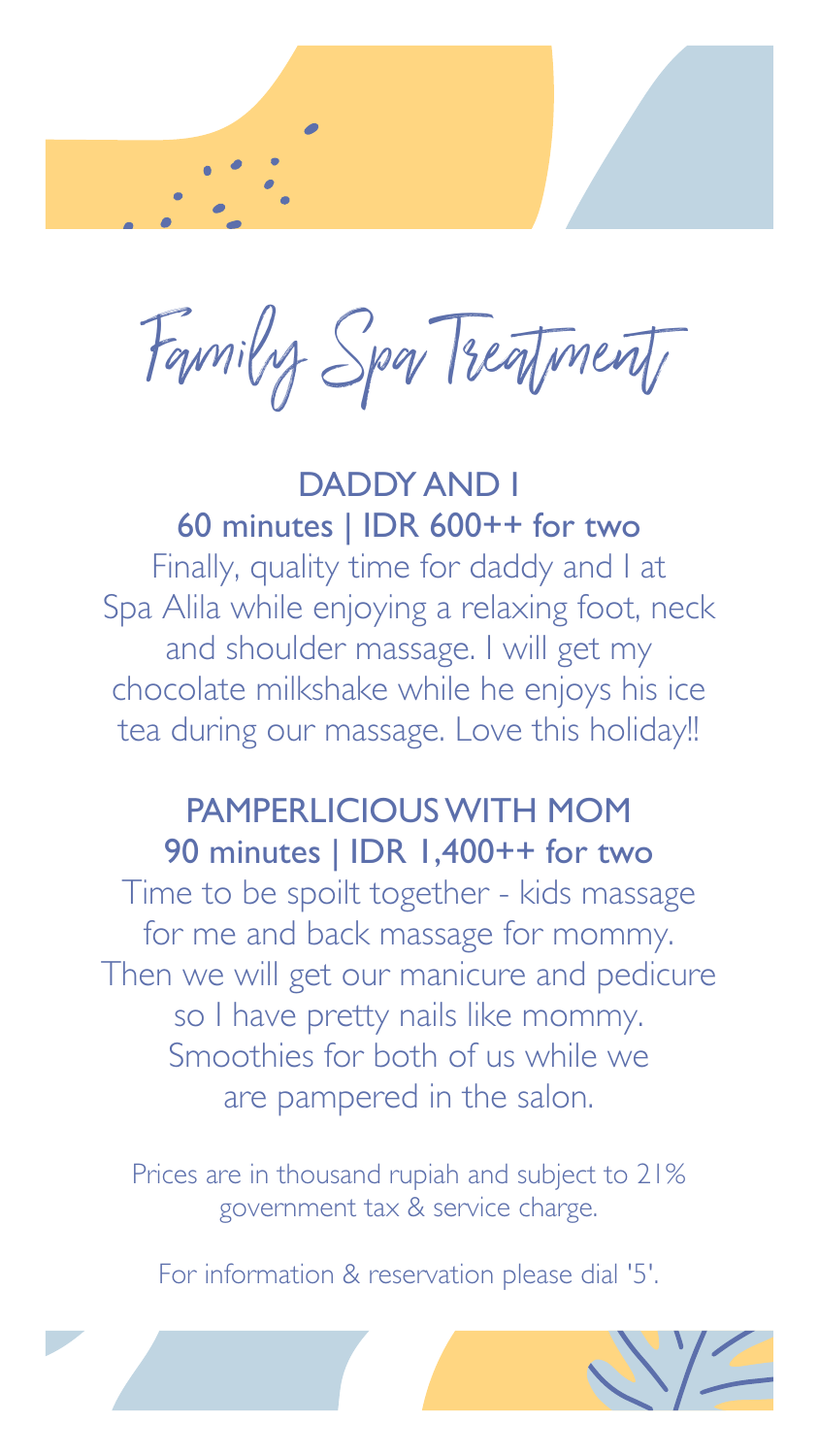## SWEETHEART NAIL CARE 45 minutes | IDR 200++

or choose between applying nail polish or a<br>
delicate nail art design as the final touch.<br>
Suitable for ages 5-12 years. A bubbly and art-filled version of our traditional spa manicure designed for young children. Little fingers and toes are soaked in cleansing mandarin bubbles, nails trimmed and shaped, then a massage with chocolate and honey all-natural moisturiser. The final touch is an application of nail polish delicate nail art design as the final touch. Suitable for ages 5-12 years.

# $PAMPERLICIOUS$ 120 minutes | IDR 780++

This is designed for little ones aged 12 years and under who wish to enjoy a pamper-filled day of spa and beauty rituals. Treatment includes a signature footbath, 45-minute children's massage, hair cleansing and complete nail care.

Prices are in thousand rupiah and subject to 21% government tax & service charge.

For information & reservation please dial '5'.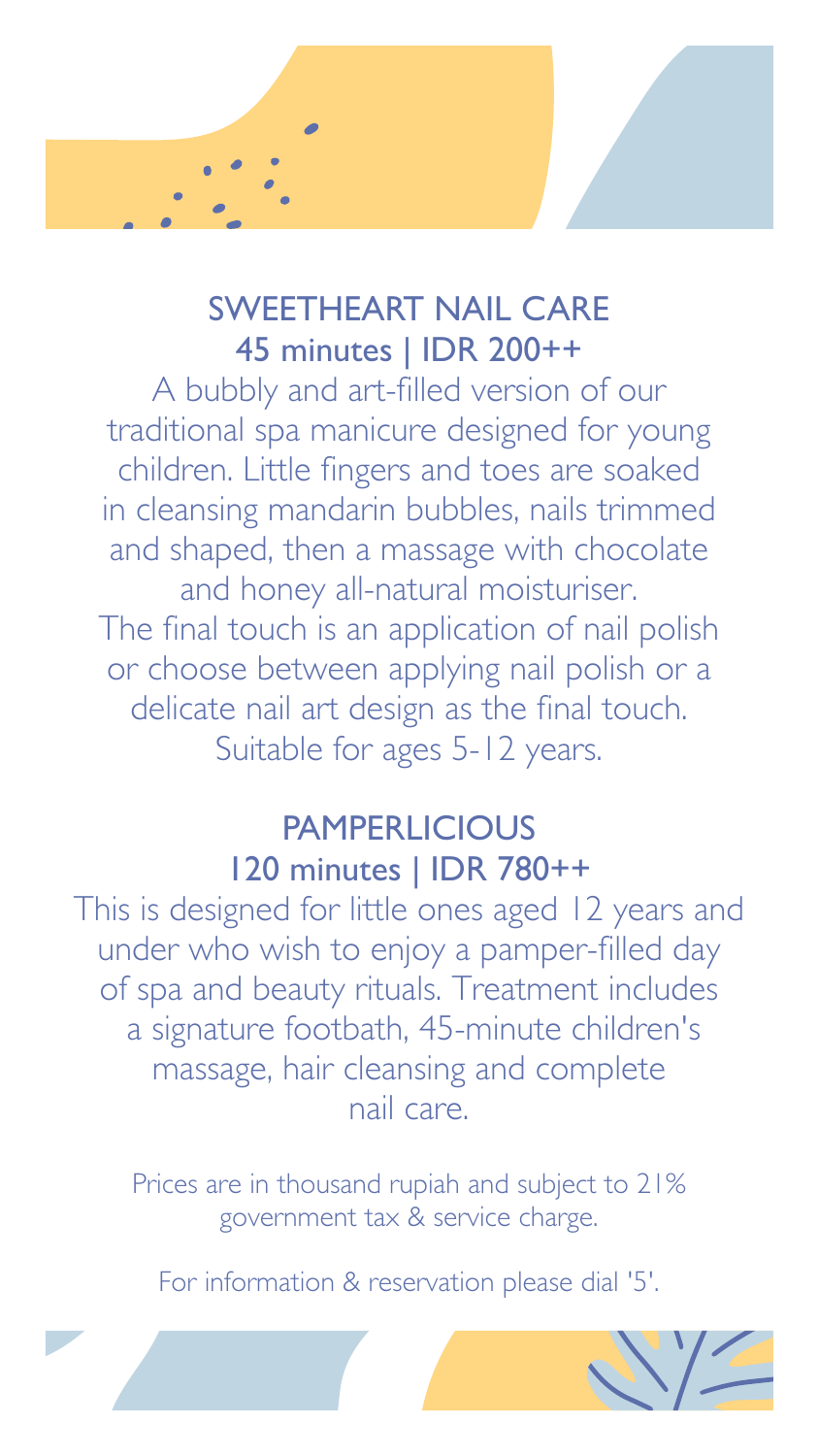### HAPPY HAIR 20 minutes | IDR 180++

A laid back and relaxing moment for your little one while our therapist gently yet deeply cleanses and hydrates their hair. Designed to remove built-up oil, chlorine and dirt, while perhaps eliciting a giggle or two along the way. Treatment also includes a gentle stimulating scalp massage, cookies and a chocolate milkshake. Suitable for 5-12 years of age.

Prices are in thousand rupiah and subject to 21% government tax & service charge.

For information & reservation please dial '5'.

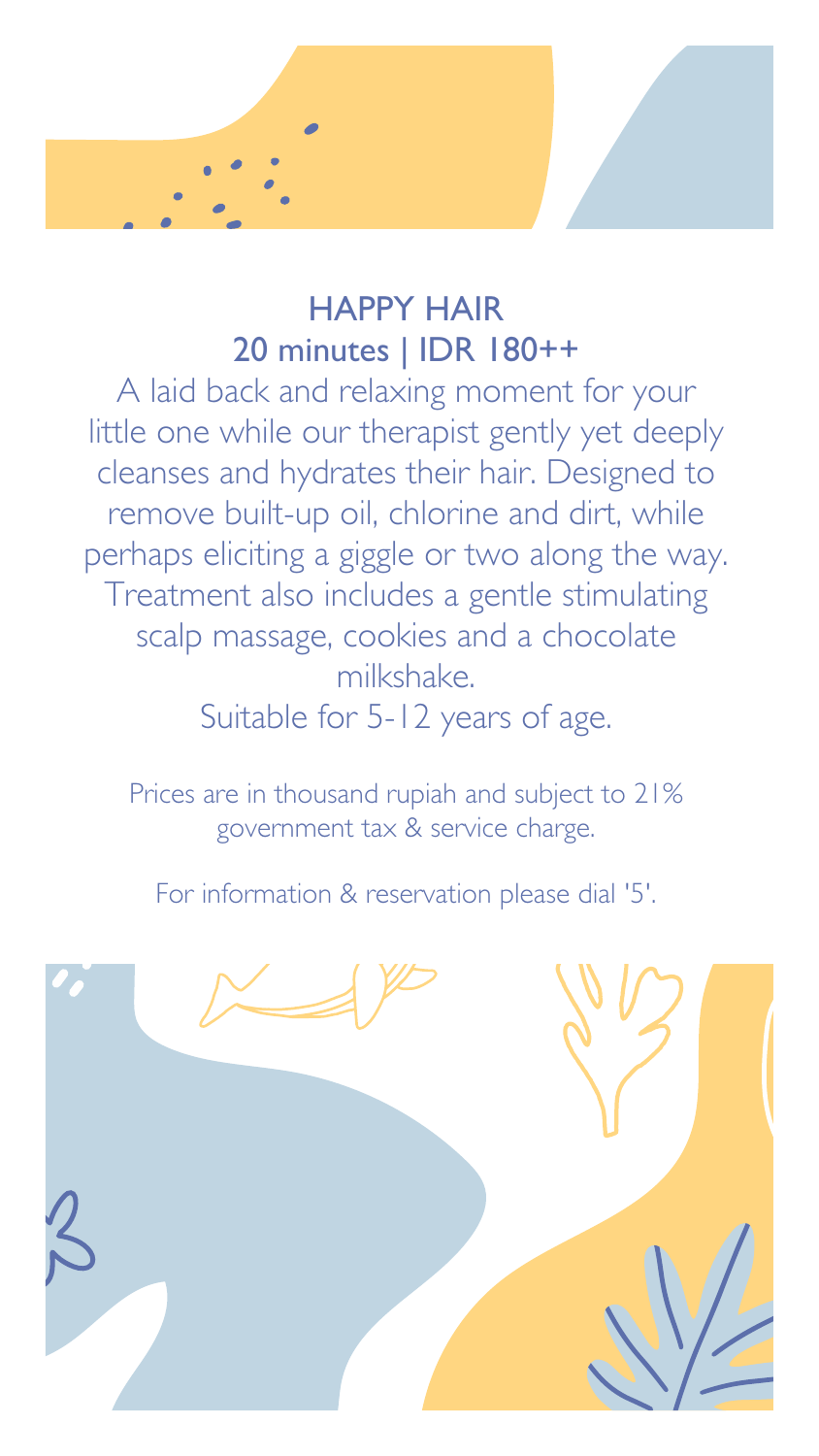# ALILA LIVING JUNIOR

Kinta Puppy Doll So cute! Definitely a sweet memory of your wonderful time at Alila Seminyak.

Balinese Children's Tales

Collection of children's books featuring Balinese tales.

## Kiddy Love Heart T-Shirt

Bannese tates.<br> **JUNIOR**<br>Available in different colours, as well as  $\frac{1}{2}$  **in parent size!** 

#### Friendship Bracelet

Silver plated bracelet.

Globe Hat Colourful hat for your little ones.

Alila Junior Play Floats and beach set for maximum fun.

Available at Alila Living.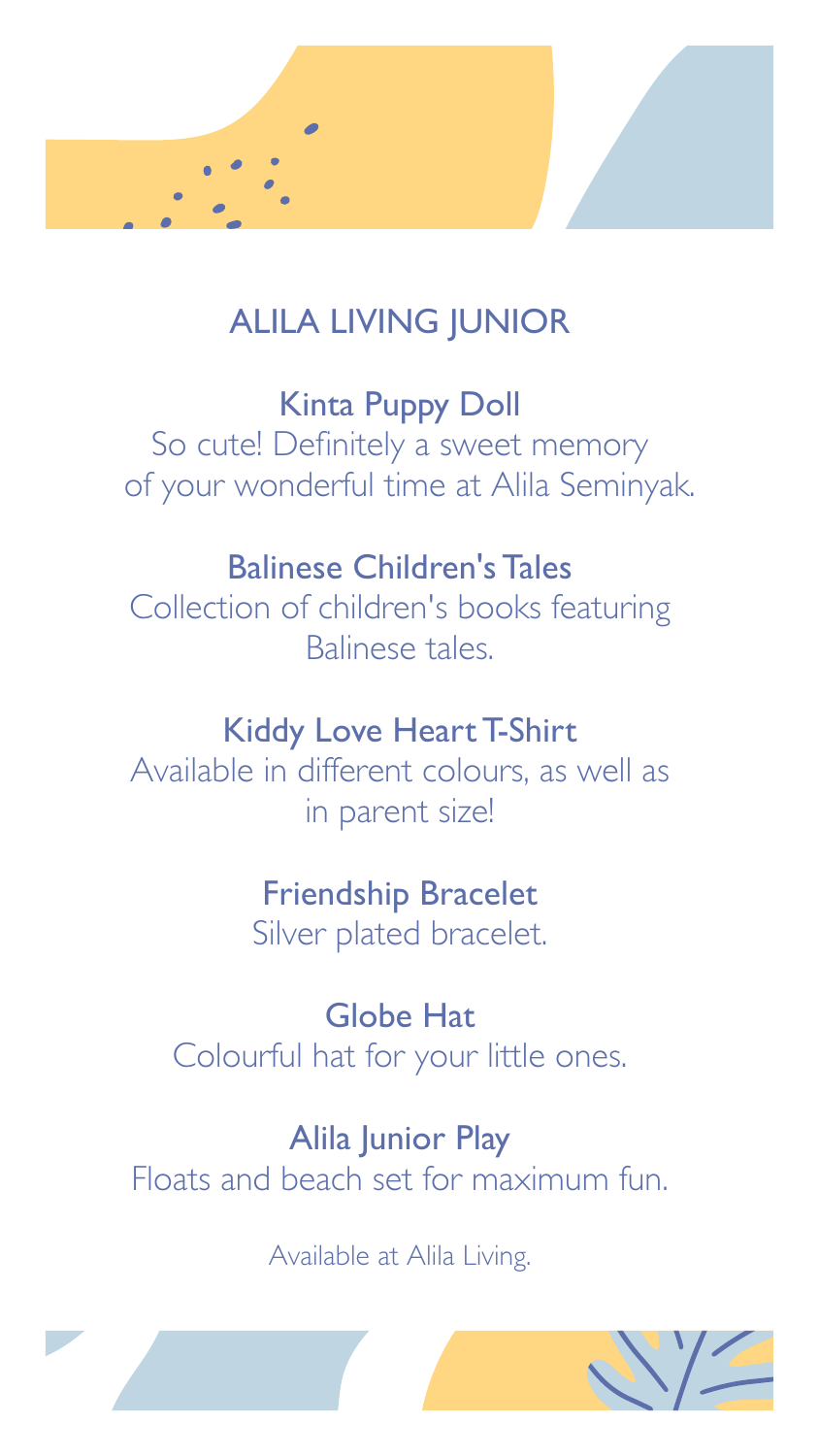Menuy For The Smallest,

Lile Ones

| <b>Pumpkin Puree</b>               | 50 |
|------------------------------------|----|
| <b>Carrot Puree</b>                | 50 |
| <b>Potato Spinach Puree</b>        | 50 |
| <b>Broccoli Potato Puree</b>       | 50 |
| <b>Chicken Stock Rice Porridge</b> | 50 |
| <b>Oatmeal Porridge</b>            | 50 |
| <b>Rice Corn Porridge</b>          | 50 |
| Mango Yoghurt                      | 50 |

Prices are in thousand rupiah and subject to 21% government tax & service charge.

Available for dine-in or in-room dining.

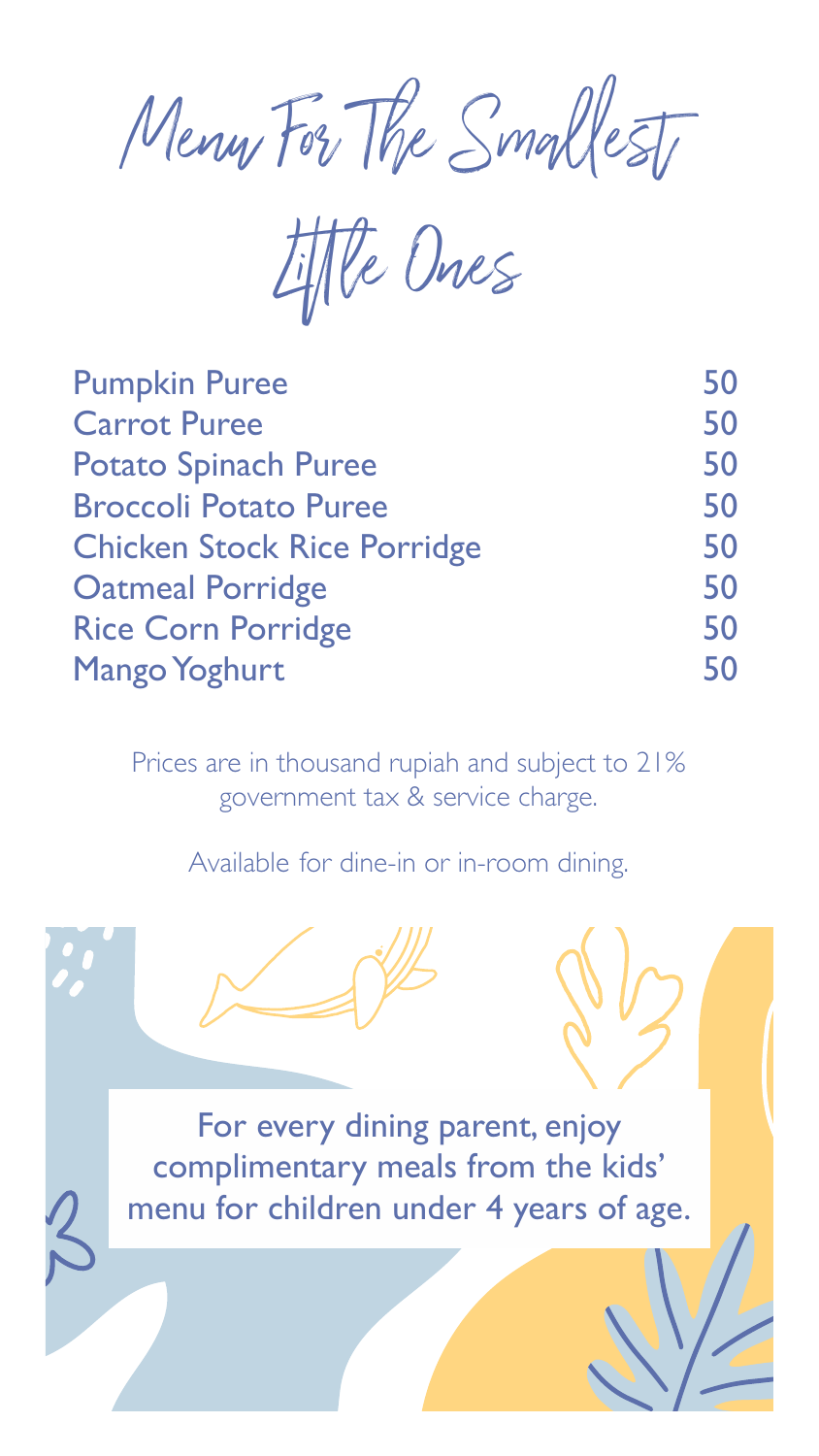For The Bigger Liftle Ones

| <b>TO START</b>                                |                 |
|------------------------------------------------|-----------------|
| <b>Tomato Soup</b>                             | 75              |
| <b>Chicken Soup</b>                            | 75              |
| Pizza Margarita                                | 80              |
| <b>MAINS</b>                                   |                 |
| <b>Chicken Finger</b>                          | 90              |
| <b>Grilled Burger Patty</b>                    | 90              |
| <b>Chicken Sausage</b>                         | 90              |
| <b>Fish Finger</b>                             | 90              |
| <b>Meatballs</b>                               | 90              |
| <b>MEALS</b>                                   |                 |
| Spaghetti Bolognese                            | l 10            |
| Hamburger with French Fries                    | l 10            |
| <b>Chicken Fried Rice</b>                      | l 10            |
| <b>Chicken Fried Noodles</b>                   | l 10            |
| <b>Stir Fried Beef and Vegetables in Sweet</b> |                 |
| <b>Soy Sauce</b>                               | l 10            |
| <b>Stir Fried Chicken and Vegetables in</b>    |                 |
| <b>Sweet Soy Sauce</b>                         | $\overline{10}$ |